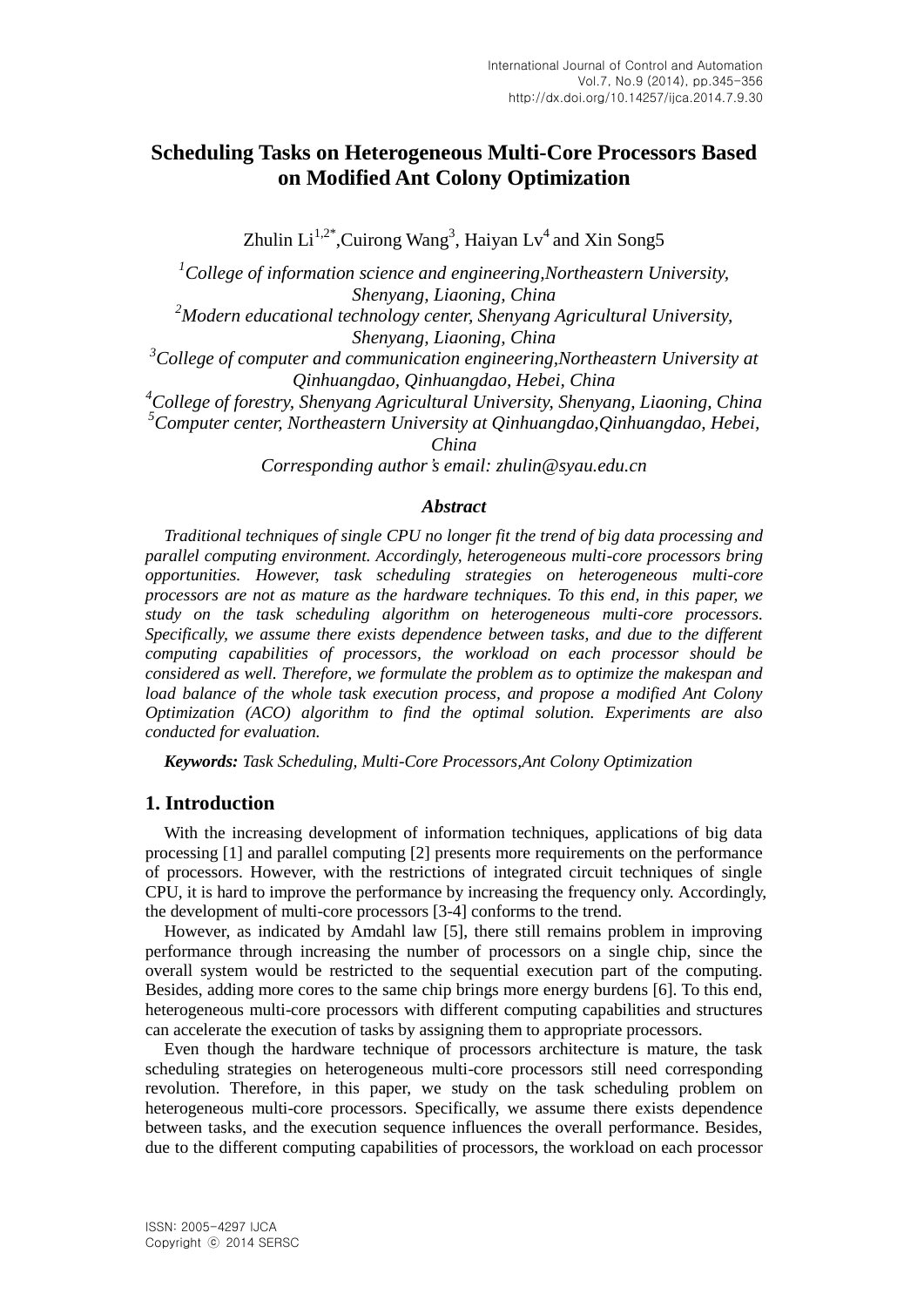would be different as well. In order to achieve the best efficiency of the system, we also consider the load balance factor. Therefore, we try to optimize the makespan and load balance of the whole task execution process by scheduling tasks to proper multi-core processors.

Ant colony optimization (ACO) [7] is a swarm intelligence method to find approximate solutions to difficult optimization problems. The basic idea is to find the shortest path by the amount of pheromones released by ants on each trail. It has been proved that employing ACO for task scheduling problems is feasible [8-10]. In this paper, we modified ACO algorithm to schedule tasks on heterogeneous multi-core processors with the objective to optimize the makespan and load balance of the whole task execution.

The remain of this paper is organized as follows. Section 2 discusses the related work, and Section 3 describes the problem statement. In Section 4, the proposed task scheduling algorithm based on ACO is presented, and in Section 5 we conduct some experiments for evaluation. Finally, the paper is concluded in Section 6.

# **2. Related Work**

Generally, related work can be categorized into two groups: task scheduling algorithms and efforts on ant colony algorithms.

Many efforts have been made on task scheduling, including clustering based [11], list based [12] and replication based [13] methods. For example, Yang *et al.*, [14] proposed Dominant Sequence Clustering (DSC) algorithm keeps track of the critical path of the task graph and adjusts the critical nodes into one cluster. Critical Path Fast Duplication (CPFD) classifies three kinds of nodes with priorities: Critical Path Node (CPN), In-Branch Node (IBN) and Out-Branch Node (OBN), and then do the scheduling process. Kruatrachue *et al.*, Proposed the Duplication Scheduling Heuristic (DSH) [15] algorithm with the consideration of intervals between the task execution and replication.

There are plenty of works on ant colony algorithms. For example, Seo *et al.*, [16] employed ACO to solve the job scheduling problem in workshops. Zhang et al. [17] proposed an adaptive ACO to solve TSP problem, using evolution coefficient to evaluate the solutions of different ants. Ellabib *et al.*, [18] designed a multi-ant system to solve the vehicle routing problem with time window. Yang *et al.*, [19] employed multi-ant systems to solve the data clustering problem, where within each cluster, ants have different pheromones and transfer probabilities. Ghoseiri *et al.*, [19] developed a multi-object ACO algorithm to solve the bi-objective optimization problem. Different from existing works, in this paper, we introduce idea from immune algorithm to improve the diversity of solutions and accelerate the search.

Besides, there are also some efforts on applying swarm intelligence algorithms to solve task scheduling problem in cloud computing environment. For example, [20] proposed to use genetic algorithm to schedule independent tasks in cloud computing environment. [21] designed a PSO based algorithm to optimize the communication and execution time. [22] tried to minimize the makespan using ACO algorithm. Different from above works, we aim to optimize the makespan as well as the load balance of the whole system with the improved ACO algorithm over the local optimal and low convergence phenomenons.

### **3. Problem Statement**

Generally, the task allocation problem can be described as follows: we aim to find an optimal solution to assign  $n$  tasks onto  $m$  resources, in order to improve the overall performance. The metrics of evaluating the performance of the system include optimal makespan, Quality of Service (QoS), load balancing and economic principles [6]. In this paper, we consider the objective is to minimize the total makespan and also achieve load balance. The reason behind is the computing capability of resources in a heterogeneous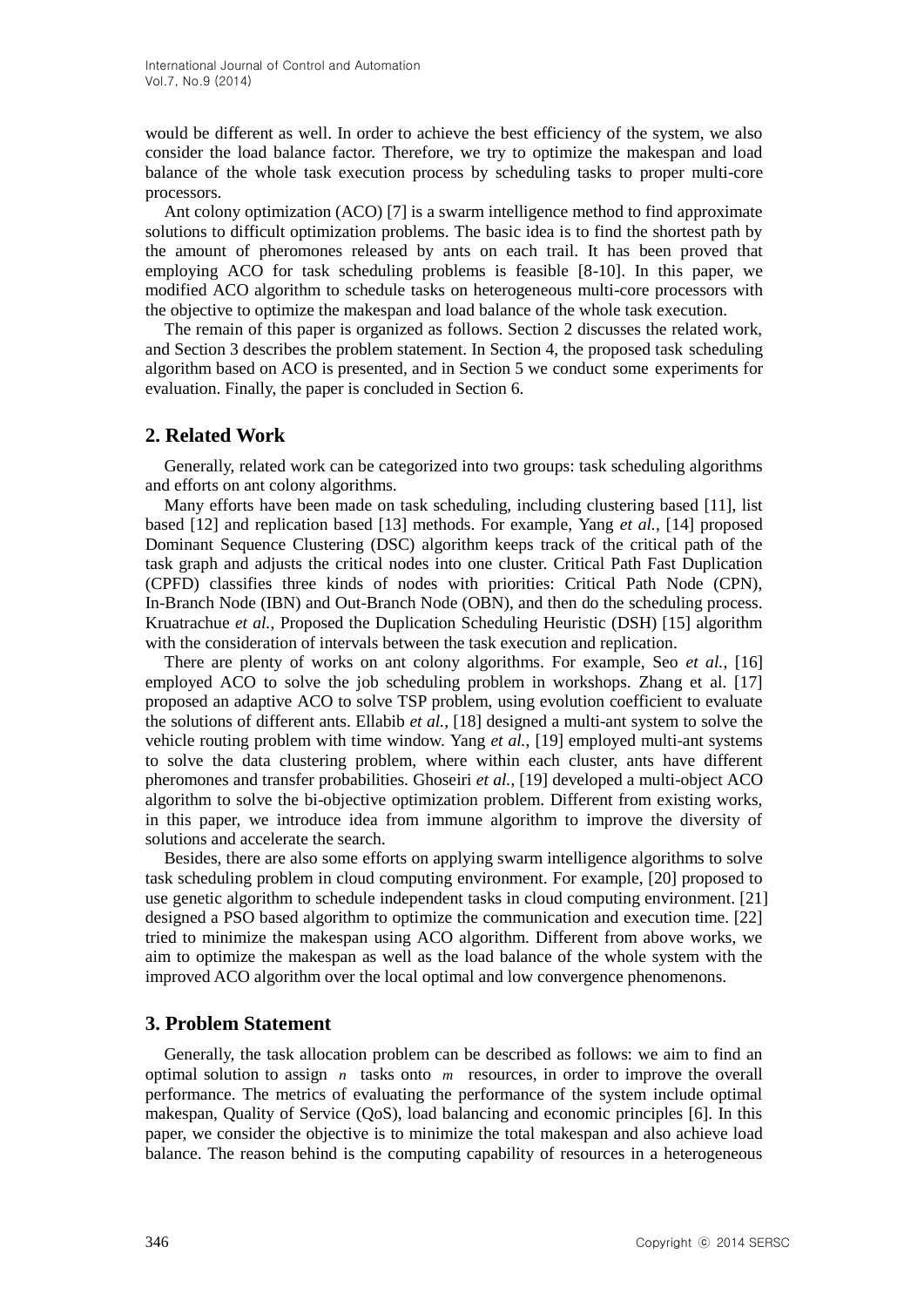multi-core system varies, and the more balance the overall workload is, the more efficient the execution is.

Specifically, we assume the scope of our task scheduling problem is as follows. (1) The multi-core processors are heterogeneous, which means the computing capability varies for different processors and the scheduling method should consider the execution performance on each core. (2) We study on static scheduling only. That is, the number of tasks, communication cost between them, and the dependence relationship between data remain unchanged during the execution, and the assignment and execution sequence are deterministic. (3) There would be dependence and communication cost between tasks, and therefore the sequence of tasks execution as well as their time costs are significant for the overall system. Besides, the communication cost for tasks assigned to the same core is 0. (4) No preemption is allowed. That is, only one task is executed on one single core during one period of time, and one task can only be executed on one core at the same time. (5) We assume the decomposition and synthesis of tasks are performed by the cloud platform, and we only focus on the task assignment in this work.

Now we give the formulation of the task allocation problem. Suppose there are *m* resources  $R = \{R_1, R_2, \dots, R_m\}$  and *n* tasks  $T = \{T_1, T_2, \dots, T_n\}$ . Let matrix  $S_{n \times m}$  denote the execution time of each task on each resource:

$$
S = \{s_{i,j} \mid s_{i,j} \text{ denotes the execution time of } T_i \text{ on } R_j; 1 \le i \le n, 1 \le j \le m \}
$$
 (1)

Besides, let  $E_{n \times m}$  be the resource allocation matrix, that is,

$$
E = \{e_{i,j} | e_{i,j} \text{ denotes} \text{ if } T_i \text{ is allocated} \text{ on } R_j; \text{ if so, } e_{i,j} = 1, \text{ otherwise, } e_{i,j} = 0; 1 \le i \le n, 1 \le j \le m \}
$$
\n
$$
(2)
$$

The objective is to find an optimal solution to achieve the best makespan and load balance. Suppose the sequence of task/resource is  $X$ , and the objective function can be defined as:

$$
F(X) = \min\{w_1 Makespan \quad (X) + w_2 Load \quad (X)\}\tag{3}
$$

where  $w_i$  denotes the weight of each dimension, and  $\sum w_i = 1$ , and the component in above equation adjusted so that the objective is minimum optimization. *Makespan* ( *X* ) is the makespan of the whole task sequence:

*Makespan* 
$$
(X) = \sum_{i=1}^{n} \sum_{j=1}^{m} C_i s_{ij} e_{ij}
$$
, (4)

and *Load* (X) is the load factor of the resources:

$$
Load (X) = \sqrt{\sum_{j=1}^{m} (1 - C_2 \frac{Y_j}{L_j})},
$$
\n(5)

where  $C_1, C_2$  are constants,  $Y_j$  is the number of tasks assigned to resource  $R_j$ , and  $L_j$ is the computing capability of  $R_i$ .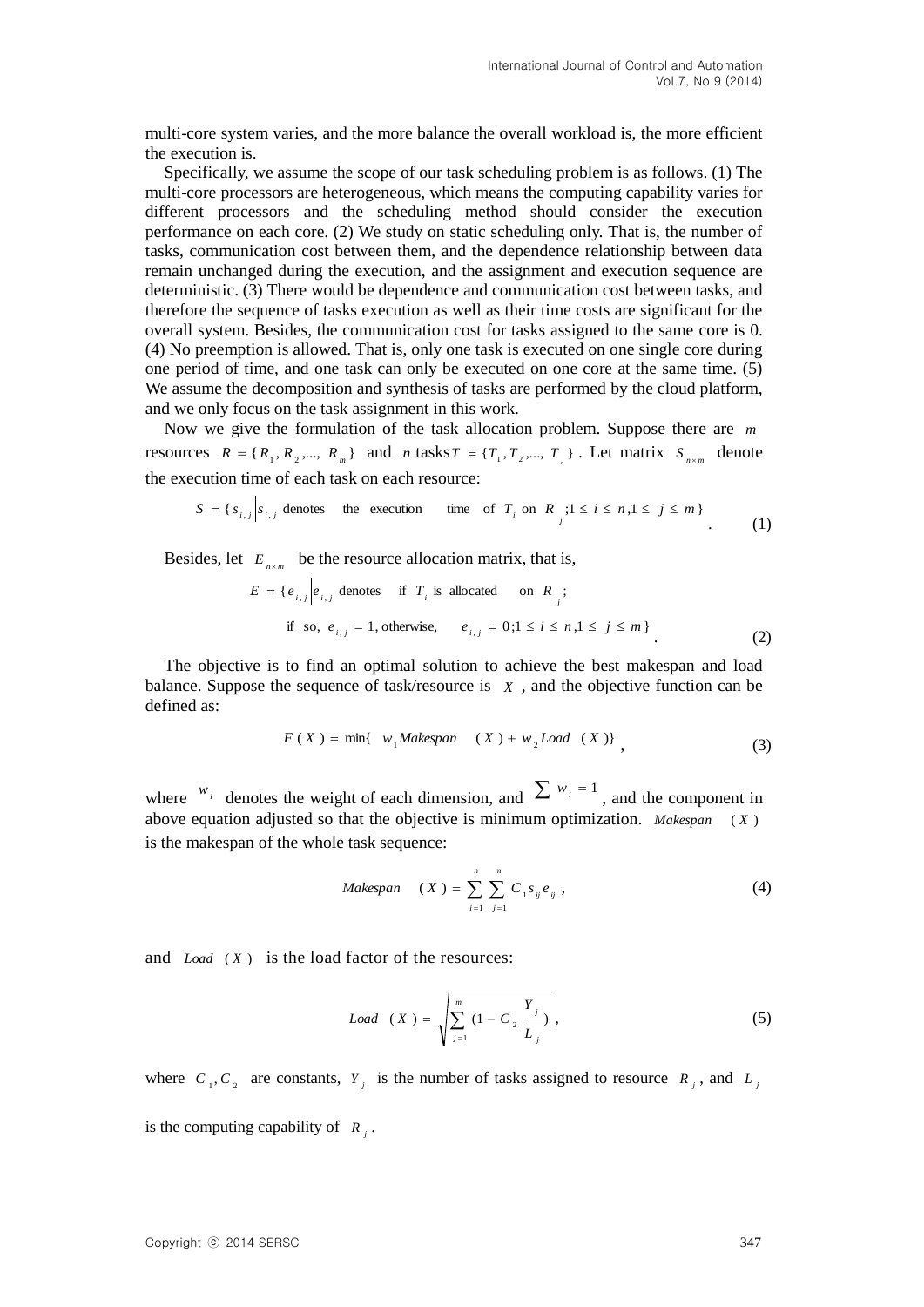# **4. Task Scheduling based on Modified ACO**

### **4.1. Basics of ACO Algorithm**



**Figure 1. Illustration of ACO Algorithm**

As shown in Figure 1, the principles of ACO can be explained through the double-bridge experiment conducted by Deneubourg et al. [23]. There are two designed routes in Figure 1-A, where the upper route is longer than the lower one. Two groups of ants are put at each end of the bridge, denoted as L and R respectively. At initial stage, since there is no pheromone heuristics, the decision at the cross is randomly made, as shown in Figure 1-B. After a while, more and more ants would select the lower route because it is shorter. Then, more pheromones are released on the lower route, which in turn increases the probability of being selected. Therefore, for new ants coming at the cross, they are more likely to choose the lower route, as shown in Figure 1-C and 1-D, where the dotted lines denote the amount of pheromones. Finally, with the accumulation of pheromones, almost all ants would be gathered on the lower route with the positive feedback mechanism.

The original ACO algorithm can be described as follows. Given a set of nodes  $N = \{1, 2, \dots, n\}$ , the connections between nodes are denoted as  $A = \{(i, j) | i, j \in N\}$ , and the distance between nodes is expressed as a matrix  $D = (d_{ij})_{n \times n}$ . The initialized

value of pheromone on each path  $(i, j)$  is  $|A|$ 1  $\tau_{ij} = \frac{1}{|A|}$ , where *A* is the length of (*i*, *j*).

Suppose there are  $m$  ants starting from node  $i_0$ .

The workflow of ACO is as follows. If the termination condition is satisfied, the algorithm ends and output the best solution. Otherwise, ant  $x$  starts from  $i_0$ , and  $L(x)$ denotes the set of nodes x has passed. Initialize  $L(x)$  as an empty set, and  $1 \le x \le m$ . When ant x arrives at node i, if  $L(x) = \{l | (i, l) \in A, l \notin L(x) \}$  is empty, the journal of *x* ends. Otherwise, let  $I = \{l \mid (i, l) \in A, l \notin L(x)\} - \{i_0\}$ . If *I* is not empty, then *x* would transfer to node *j* with the probability of  $p_{ij}$ :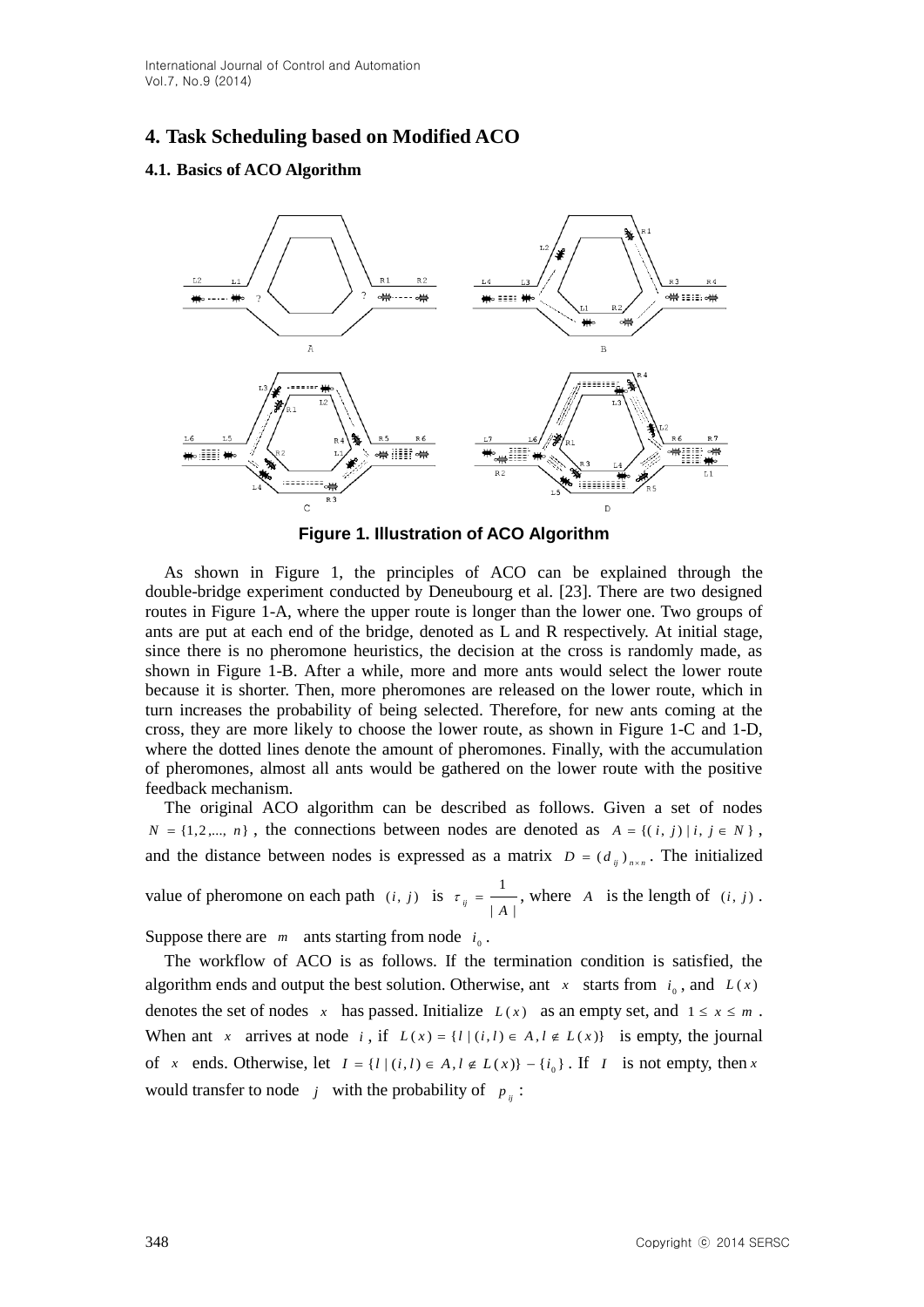$$
p_{ij}(t) = \begin{cases} \frac{\tau_{ij}(t)^{\alpha} \eta_{ij}^{\beta}}{\sum_{l \in I} \tau_{ij}(t)^{\alpha} \eta_{ij}^{\beta}}, & \text{if } j \in I; \\ 0, & \text{otherwise.} \end{cases}
$$
(6)

Where  $\alpha$  is the heuristic factor indicating the importance of path with remaining pheromones, and  $\beta$  is the heuristic factor denoting the affect of heuristic information between steps. And  $L(x)$  is updated as  $L(x) \cup \{j\}$ . If *I* is empty, which means ant x returns back to  $i_0$ , then update i as  $i_0$  and starts over. The next step is to update the local best solutions and pheromones on the path. Denote the fitness evaluation function as f, and the shortest path of m ants as y. If  $f(L(y)) < f(W)$ , where *W* is the last best solution, update *W* as  $L(y)$ , and update the pheromones as follows:

$$
\tau_{ij}(k) = \begin{cases}\n(1 - \mu_{k-1})\tau(k-1) + \frac{\mu_{k-1}}{|W|}, & (i, j) \in W; \\
(1 - \mu_{k-1})\tau(k-1), & \text{otherwise.} \n\end{cases}
$$
\n(7)

where  $\mu_k$  is the decay coefficient, and  $0 < \mu_k < 1$ . In this way, the amount of pheromones on *W* are increased, and the pheromones on other routes are decreased, so that the best solution is discovered. Algorithm 1 shows the process of ACO.

#### **4.2. Modified ACO for Task Scheduling on Heterogeneous Multi-core Processors**

However, there are some limitations on traditional ACO algorithms, such as long searching time, local optimum and the stagnation phenomenon. Moreover, the capability in a heterogeneous multi-core processors environment is full of diversity. To this end, we propose to introduce the idea of immune algorithm into ACO to suit our task scheduling problem. Figure 3 shows the overall flow chart of our modified ACO algorithm.

**4.2.1. Coding:** The length of chromosome is set as the number of tasks  $n$ , and the genes on chromosome denote the sequence of task/resource pairs. For example, chromosome {1,1,2,5,..., *m*} means that task  $T_1$  is assigned to  $R_1$ ,  $T_2$  is assigned to  $R_1$ ,  $T_3$  is assigned to  $\binom{R_2}{1}$ ,  $\binom{T_4}{1}$  is assigned to  $\binom{R_5}{1}$ , and lastly  $\binom{T_n}{1}$  is assigned to  $\binom{R_m}{1}$ . The set of tasks assigned to  $\binom{R_i}{i}$  is denoted as  $Y_i = \{T_1, T_2, ..., T_i\}$ .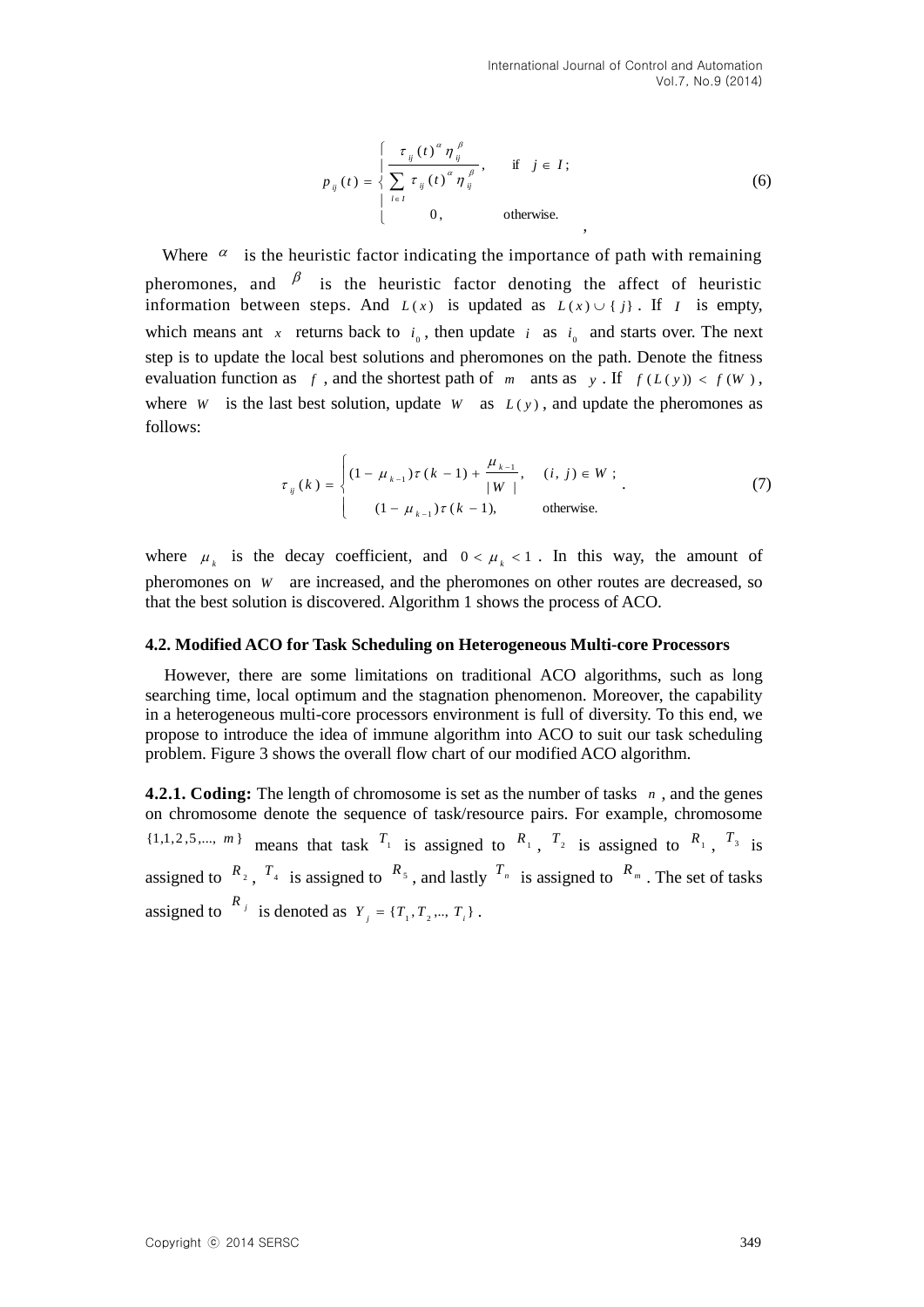# **Algorithm 1** Ant Colony Optimization (ACO) Algorithm

1: Initialize the nodes  $N = \{1, 2, \ldots, n\}$ , resources  $M = \{1, 2, \ldots, m\}$ , ants  $X =$  $\{1, 2, \ldots, x\}$ , connections  $A = \{(i, j)|i, j \in N\}$ , initial pheromone  $\tau_{ij} = \frac{1}{|A|}$ , and best solution  $W = \{1, 2, \ldots, n\}$ ; 2: while Termination condition is not met  $do$ for Each ant  $x$  do  $3:$ Initialize  $L(x) = \emptyset$ ;  $4:$ for Each node  $i$  in  $N$  do  $5:$ Set  $L(x) = \{l|(i,l) \in A, l \notin L(x)\};$ 6: **if**  $L(x)$  is not empty **then** 7: Calculate the transfer probability to next node j,  $p_{ij}$ ; 8: Update  $L(x) = L(x) \cup j$ ; 9: end if  $10:$ end for  $11:$ end for  $12:$ Denote the route of shortest path at current iteration as  $y$ ;  $13:$ Compute the fitness  $f(L(y))$ ;  $14:$ if  $f(L(y)) < f(W)$  then  $15:$ Update  $W = L(y)$ ; 16: Update pheromone on each path  $\tau_{ij}$ ;  $17:$ end if  $18:$ 19: end while

# **Figure 2. Algorithm Description of Original ACO**

**4.2.2. Initialization:**As mentioned before, the number of cores and computing capability of each processor are different. Therefore, we initialized the pheromone of each multi-core processor as follows:

$$
\tau_j(0) = c_j \times MIPS_{j}
$$
\n(8)

where  $c_j$  is the number of cores on  $R_j$  and *MIPS j* is the computing capability

of each core.

**4.2.3. Vaccine extraction:** In this step, ants with desirable qualities are acquired, and extracted as vaccine at some probability. The vaccine is used to improve the diversity of the population, in order to avoid local optimal solutions. The probability of ant  $x$  on resource  $i$  being selected as vaccine is:

$$
p(x_i) = \frac{\sum_{j=1}^{m} |s_i - s_j|}{\sum_{j=1}^{m} \sum_{i=1}^{m} |s_i - s_j|}, i = 1, 2, ..., m,
$$
 (9)

where  $s_j = \sum$  $\overline{a}$ *m i*  $s_j = \sum s_{ij}$  denotes the total time of all tasks executed on resource *j*. 1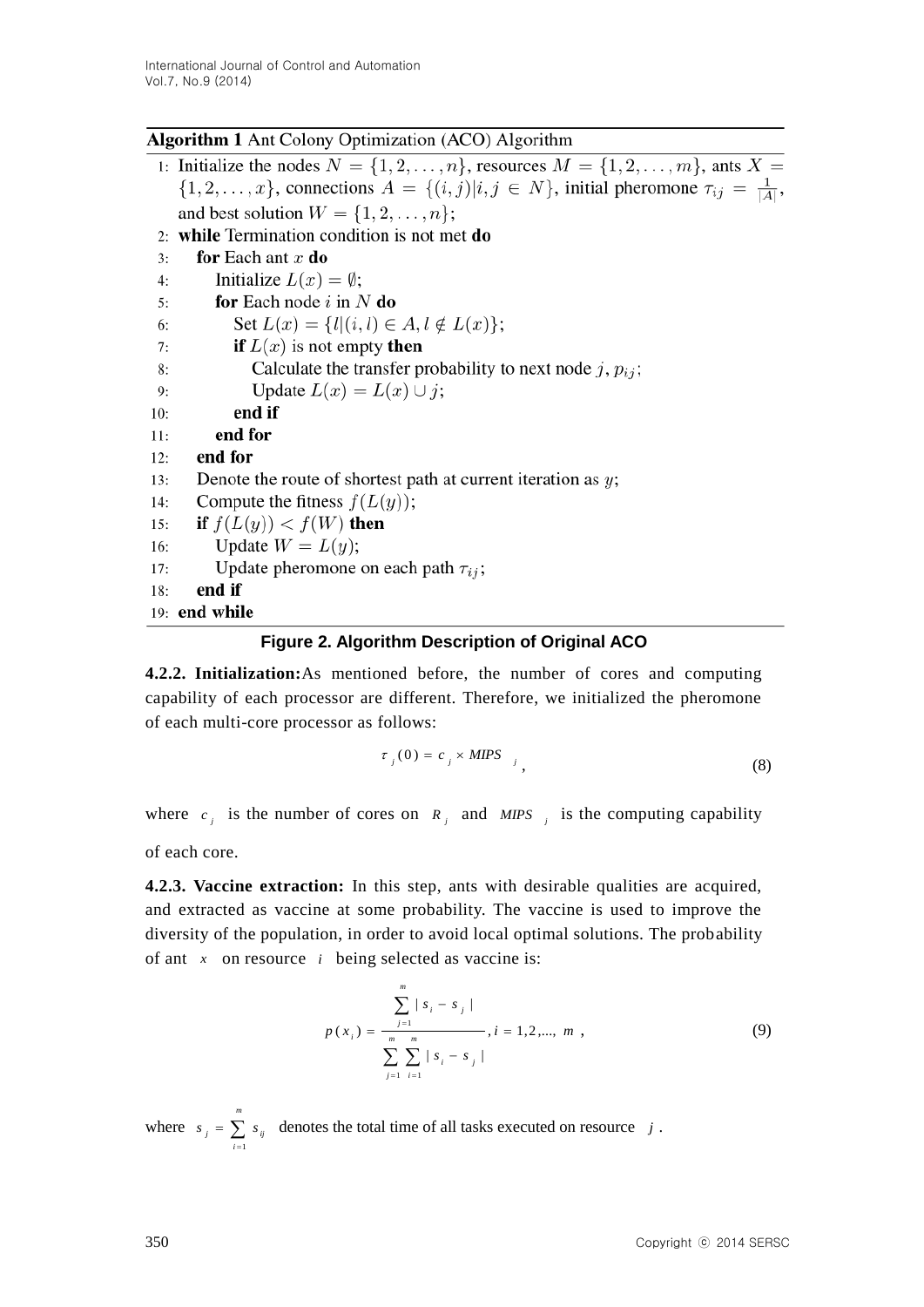

**Figure 3. Flow Chart of Modified ACO** 

**4.2.4. Transitivity:** The transfer probability at iteration  $t$  is calculated as Equation (6). In order to avoid the local optimal solution, we introduce a threshold of pheromone. That is, if the amount of pheromone  $\tau_{ij}(t)$  is no more than  $\tau_0$ , the algorithm does not consider the influence from other nodes. Besides, we adjust  $\mu$  if there is no improvement of the local solutions within  $N$  iterations:

$$
\mu_{t+1} = \begin{cases}\n0.95 \ \mu_t, & \text{if } 0.95 \ \mu_t \ge \mu_{\min} ; \\
\mu_{\min}, & \text{otherwise.} \n\end{cases}
$$
\n(10)

where  $\mu_{\min}$  is the minimum value of  $\mu$ .

**4.2.5. Immune:** Perform immune operation by integrating the extracted vaccine into the gene coding.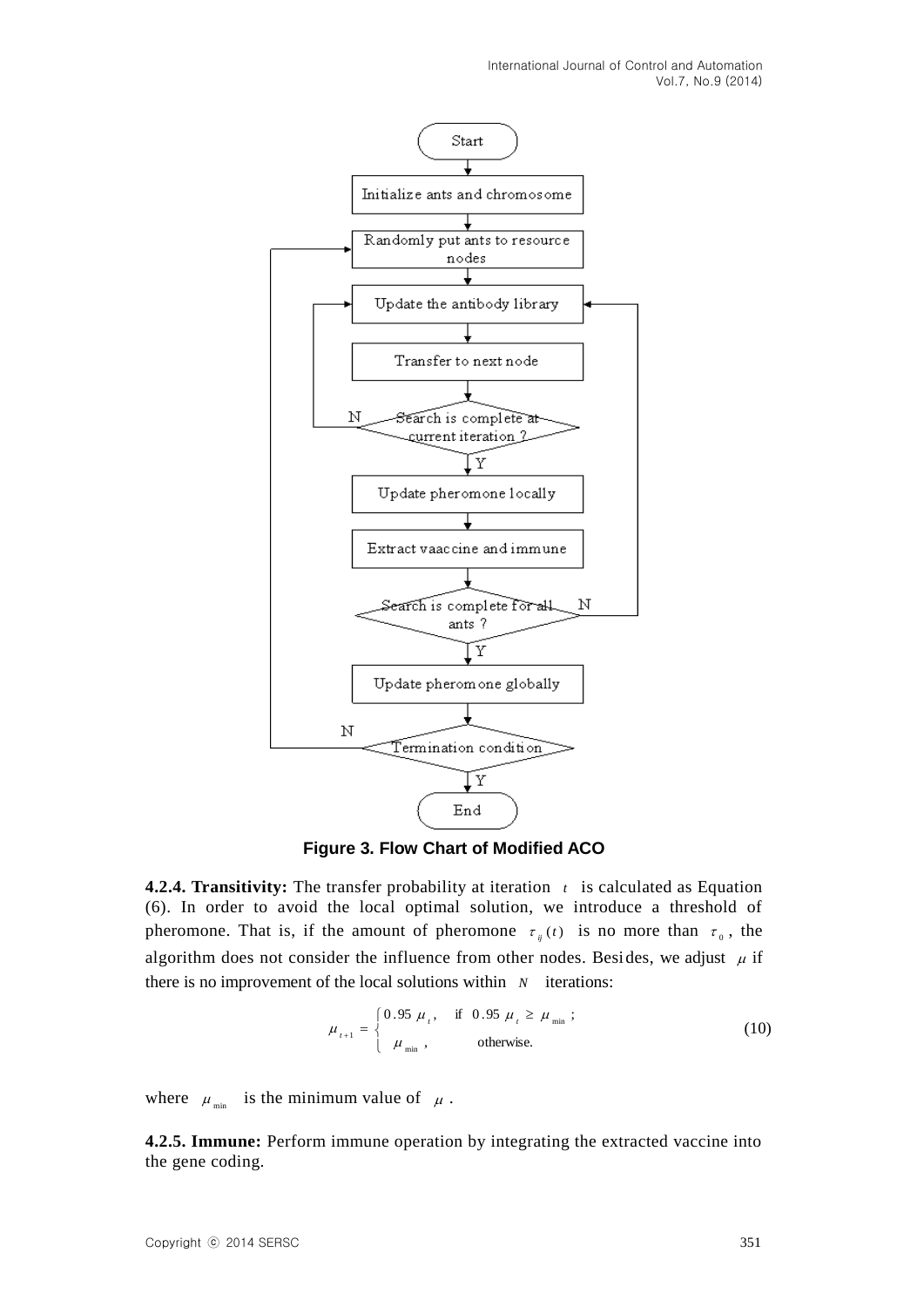# **4.2.6. Update Pheromone:** Let  $\tau_j(t)$  be the amount of pheromone on resource j

at time *t* , and we have

$$
\tau_j(t+1) = (1 - \mu)\tau_j(t) + \mu \Delta \tau_j
$$
\n(11)

where  $\mu \in (0,1)$ .

### **5. Experiment**

#### **5.1. Settings and Metrics**

We use CloudSim [24] for simulating the heterogeneous multi-core processors environment, and each resource is actually a virtual machine. The proposed algorithm is implemented in MATLAB software. The parameter settings are as follows:  $X = 50$ ,

 $\alpha = 1, \beta = 5, \mu = 0.6$ .

In our experiments, we compare our modified ACO algorithm with original ACO and Round Robin (RR) algorithms. We design the comparison experiments with different CCR (Communicate-to-Computation-Ratio), calculated as:

$$
CCR = \frac{\sum_{i=1}^{n} \sum_{i=1}^{m} c_{ij}}{\sum_{i=1}^{n} avg_{i}(s_{ij})},
$$
\n(12)

where  $c_{ij}$  is the communication cost between tasks, and  $avg_{i}(s_{ij})$  is the average execution time of task *i* on different resources.

Beside, we employ the following metrics for evaluation.

(1) The scheduling length ratio (SLR), calculated as:

$$
SLR = \frac{makespan}{CP},
$$
\n(13)

where *makespan* is the overall execution time of all tasks, and *CP* is the critical path. The smaller *SLR* is, the better the scheduling algorithm is.

(2) Speedup, used to describe the parallel performance of task execution:

$$
Speedup = \frac{\min\{\sum s_{ij}\}}{makespan}, \qquad (14)
$$

where  $s_{ij}$  is the time cost of task *i* on resource *j*, and  $\min\{\sum s_{ij}\}\$  is the time cost of sequential execution of all tasks. The larger *Speedup* is, the more efficient the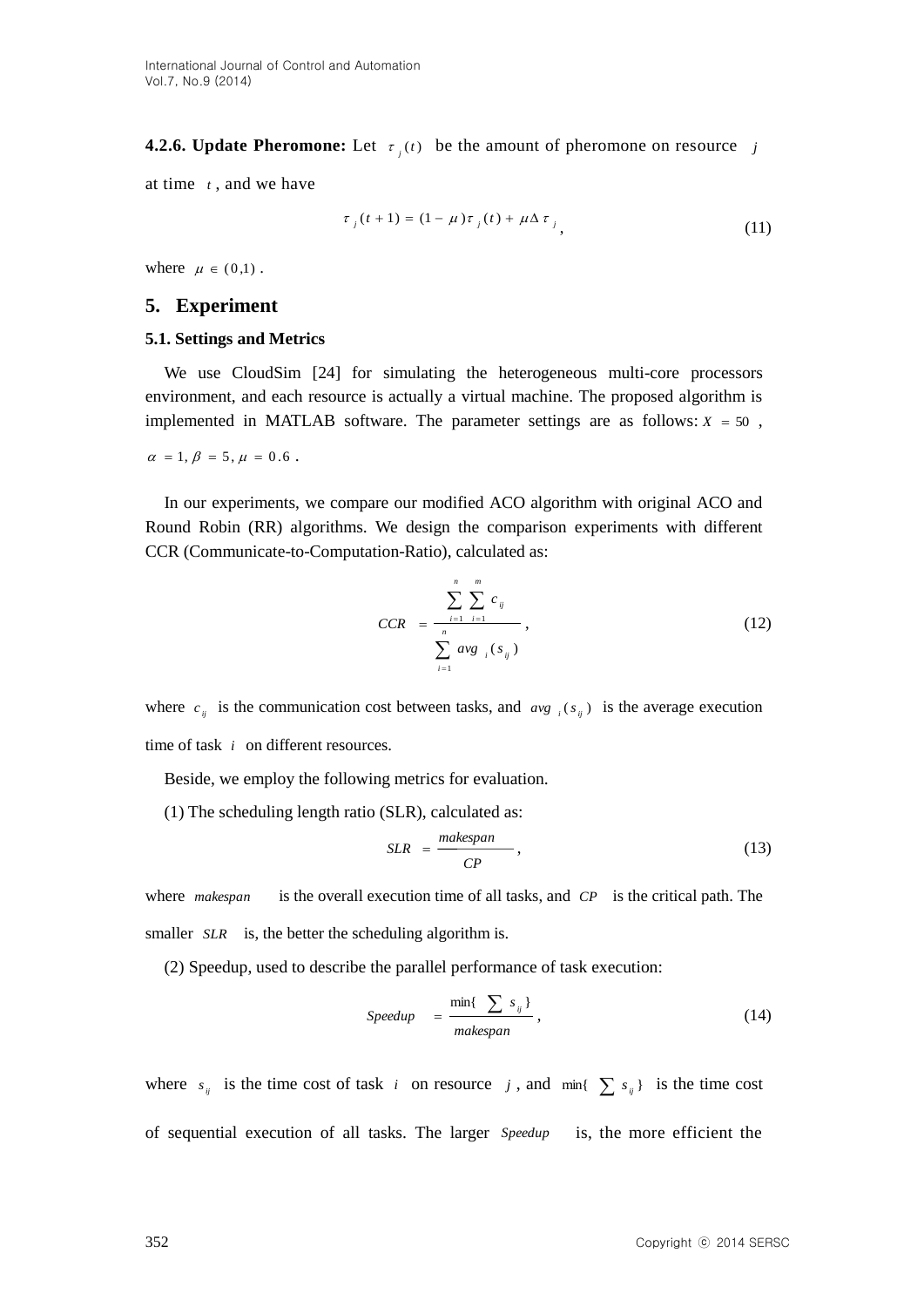algorithm would be.

(3) Speed of convergence, which is a significant metric for swarm intelligence algorithms. The less iterations for global best solution, the more efficient the algorithm is.

# **5.2. Experimental Results**



**Figure 4. Results of SLR Comparison**



**Figure 5. Results of Speedup Comparison**

Figure 4 shows the results of SLR for three algorithms. We can see that as the CCR increases, the value of SLR grows as well. The reason is that the more communication cost there is between tasks, the more execution time it costs for the scheduling. Furthermore, our modified ACO algorithm outperforms others, and RR performs worst. We can also conclude that employing swarm intelligence optimization method is efficient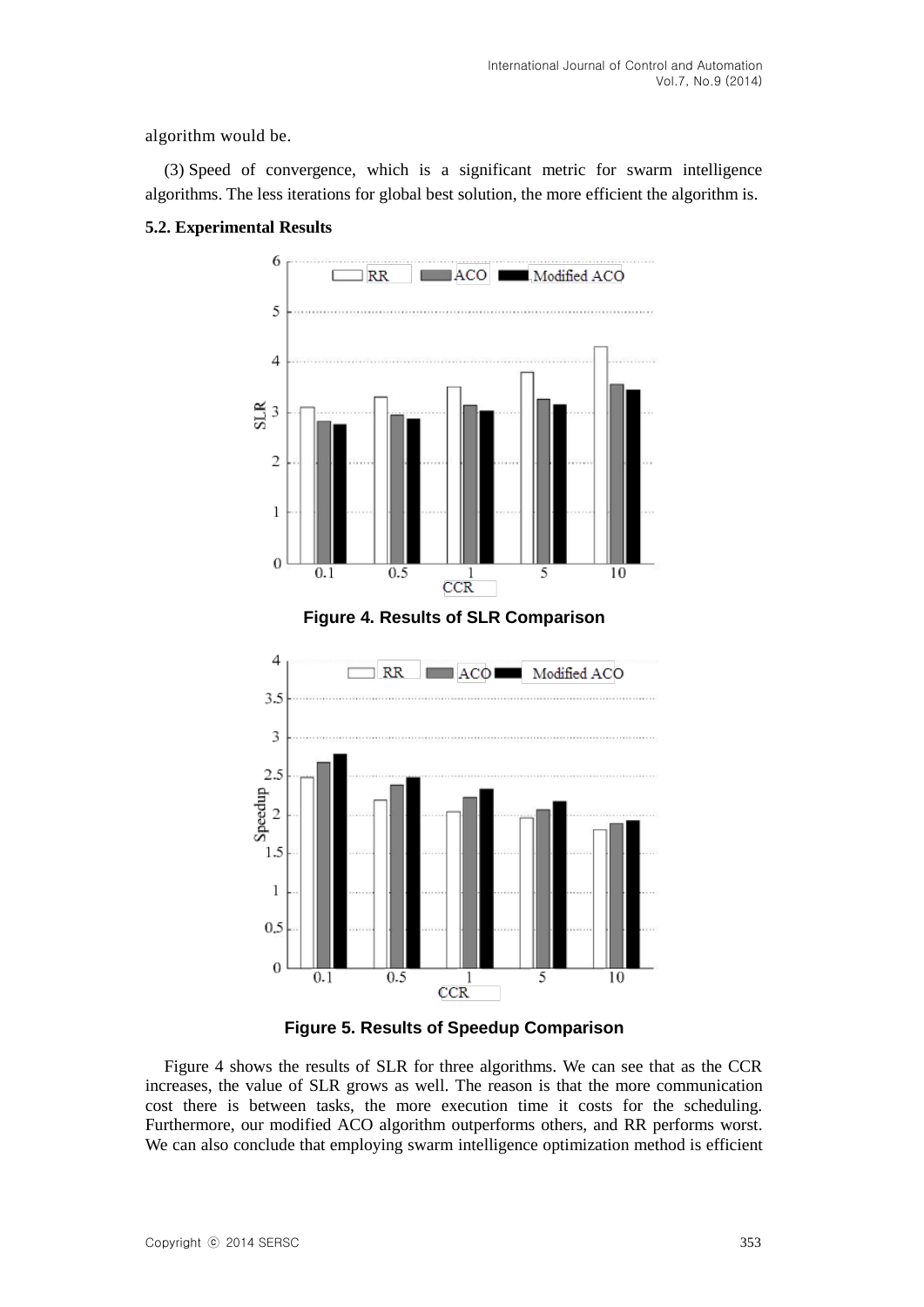International Journal of Control and Automation Vol.7, No.9 (2014)

for task scheduling.

As shown in Figure 5, the speedup for all three algorithms decreases when the CCR goes big. Indeed, more communication affects the parallelism of the whole system. Similarly, we can also observe that our modified ACO has the best speedup performance.

Figure 6 gives the results of convergence of our modified ACO and ACO algorithms. We can see that our modified ACO converges after approximately 40 iterations, while the ACO converges after 50 iterations. Therefore, our modified algorithm has faster speed of convergence compared to the original ACO algorithm.



**Figure 6. Results of Convergence**

### **6. Conclusion**

In this paper, we propose a modified Ant Colony Optimization (ACO) algorithm with immune algorithm, and apply it on the task scheduling problem in heterogeneous multi-core processors environment. However, we focus on the static scheduling in this work. That is, we assume the number of resource nodes is determined beforehand, and the computing capability of each processor is deterministic as well. In future, we will try to extend the algorithm for dynamic task scheduling, and apply it to elastic computing.

### **Acknowledgements**

The research work was supported by the Fundamental Research Funds for the Central University under Grant no. N120323009, and the Doctoral Fund of Northeastern University at Qinhuangdao under Grant no. XNB201301.

#### **References**

- [1] Z. Paul, and C. Eaton,"Understanding big data: Analytics for enterprise class hadoop and streaming data", McGraw-Hill Osborne Media, **(2011)**.
- [2] V. Kumar,*et al.*,"Introduction to parallel computing",vol. 110,**(1994)**.
- [3] P. Gepner and M. F. Kowalik, "Multi-core processors: New way to achieve high system performance", Parallel Computing in Electrical Engineering, PAR ELEC 2006. International Symposium on. IEEE, **(2006)**.
- [4] K.Lakshmanan,, S. Kato and R. Rajkumar. "Scheduling parallel real-time tasks on multi-core processors", Real-Time Systems Symposium (RTSS), 2010 IEEE 31st. IEEE, **(2010)**.
- [5] J. L. Gustafson, "Reevaluating Amdahl's law." Communications of the ACM, vol. 31, no. 5,**(1988)**, pp. 532-533.
- [6] H. Luo ,D.J. Mu ,Z.-Q. Deng, X.-D. Wang, "A Review of Job Scheduling for Grid Computing", Application Research of Computers, vol. 22, no.5,**(2005)**, pp.16-19.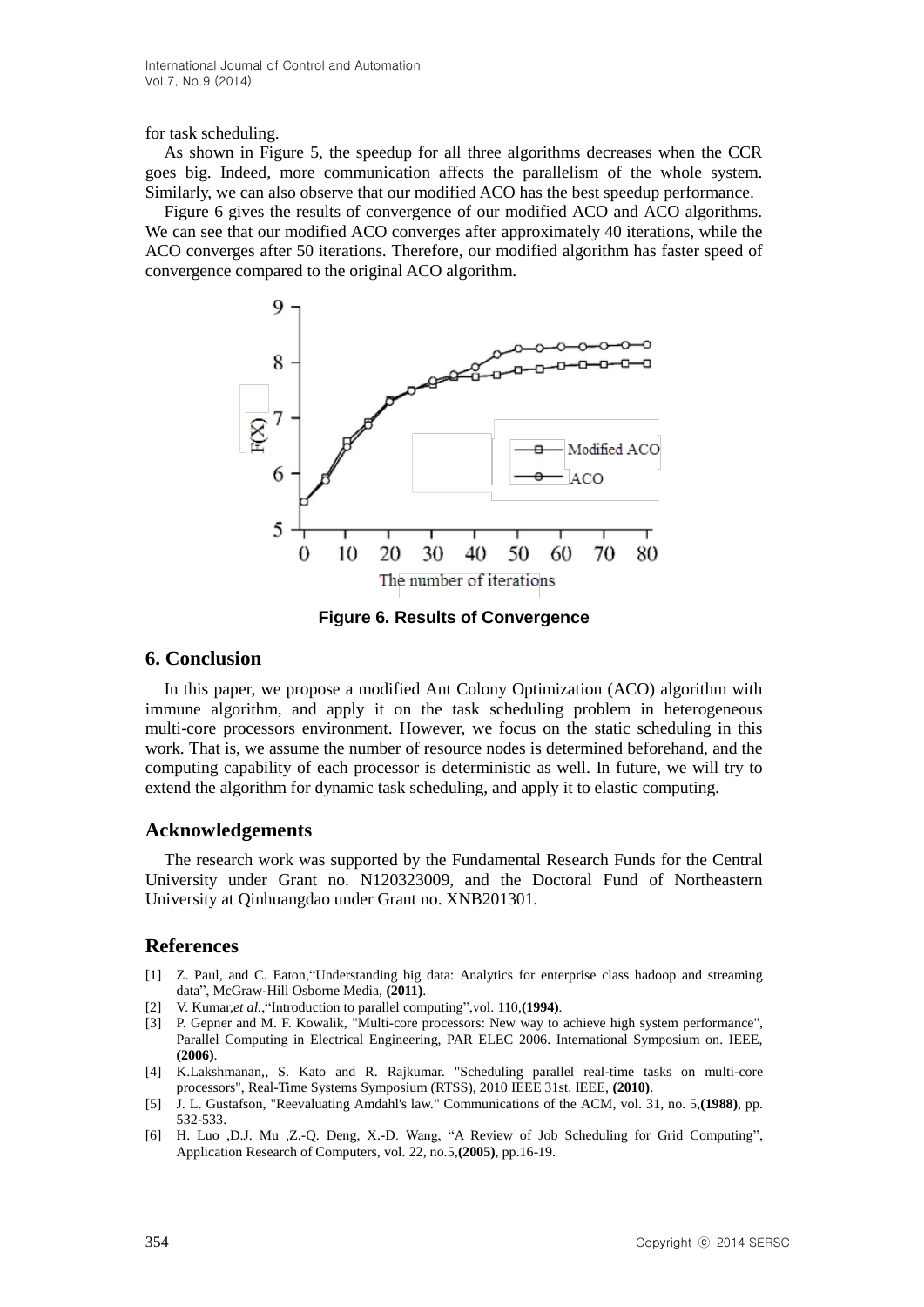- [7] M. Dorigo, M. Birattari, and T. Stutzle. "Ant colony optimization." Computational Intelligence Magazine, IEEE vol. 1, no. 4,**(2006)**, pp. 28-39.
- [8] L.-N.Xing, *et al*., "A knowledge-based ant colony optimization for flexible job shop scheduling problems." Applied Soft Computing, vol. 10, no. 3,**(2010)**, pp. 888-896.
- [9] K.-L. Huang and C.-J. Liao, "Ant colony optimization combined with taboo search for the job shop scheduling problem", Computers & Operations Research, vol. 35, no. 4,**(2008)**, pp. 1030-1046.
- [10] SiriluckLorpunmanee, *et al.*, "An Ant Colony Optimization for Dynamic Job Scheduling in Grid Environment", International Journal of Computer & Information Science & Engineering, vol. 1, no. 4,**(2007)**.
- [11] V.Sarkar,"Partitioning and scheduling parallel programs for multiprocessors", MIT press, **(1989)**.
- [12] T. L.Adam, K. M. Chandy and J. R. Dickson. "A comparison of list schedules for parallel processing systems." Communications of the ACM, vol. 17, no. 12,**(1974)**, pp. 685-690.
- [13] I. Ahmad and Y.-K. Kwok, "A new approach to scheduling parallel programs using task duplication", Parallel Processing, ICPP 1994, International Conference,vol. 2, **(1994)**.
- [14] T.Yang and A. Gerasoulis, "DSC: Scheduling parallel tasks on an unbounded number of processors", Parallel and Distributed Systems, IEEE Transactions, vol. 5, no. 9,**(1994)**, pp. 951-967.
- [15] C. H.Papadimitriou and M. Yannakakis, "Towards an architecture-independent analysis of parallel algorithms", SIAM journal on computing, vol. 19, no. 2,**(1990)**, pp. 322-328.
- [16] M. Seo and D. Kim, "Ant colony optimisation with parameterised search space for the job shop scheduling problem", International Journal of Production Research, vol. 48, no. 4,**(2010)**, pp. 1143-1154.
- [17] P. Zhang, J. Lin, and L. Xue, "An Adaptive Heterogeneous Multiple Ant Colonies Algorithm", Journal of Intelligent Systems, vol. 19, no. 4,**(2010)**, pp. 301-314.
- [18] I. Ellabib, P. Calamai, and O. Basir, "Exchange strategies for multiple ant colony system." Information Sciences, vol. 177, no. 5,**(2007)**, pp. 1248-1264.
- [19] Y. Yang and M. S. Kamel, "An aggregated clustering approach using multi-ant colonies algorithms", Pattern Recognition, vol. 39, no. 7,**(2006)**, pp. 1278-1289.
- [19] K. Ghoseiri and B. Nadjari, "An ant colony optimization algorithm for the bi-objective shortest path problem", Applied Soft Computing, vol. 10, no. 4,**(2010)**, pp. 1237-1246.
- [20] C. Zhao, *et al.*, "Independent tasks scheduling based on genetic algorithm in cloud computing", Wireless Communications, Networking and Mobile Computing, WiCom'09. 5th International Conference on. IEEE,**(2009)**.
- [21] L. Guo,*et al*., "Task Scheduling Optimization in Cloud Computing Based on Heuristic Algorithm", Journal of Networks, vol. 7, no. 3,**(2012)**.
- [22] J.-F. Li, *et al*., "A task scheduling algorithm based on improved ant colony optimization in cloud computing environment", Energy Procedia, vol. 13,**(2011)**, pp. 6833-6840.
- [23] J-L.Deneubourg, *et al*., "The self-organizing exploratory pattern of the argentine ant", Journal of insect behavior, vol. 3, no. 2,**(1990)**, pp. 159-168.
- [24] R. N.Calheiros, *et al*., "CloudSim: a toolkit for modeling and simulation of cloud computing environments and evaluation of resource provisioning algorithms", Software: Practice and Experience, vol. 41, no.1,**(2011)**, pp. 23-50.

#### **Authors**



**Zhulin Li**, he was born in 1976. He received the M.S. degree from college of information science and engineering, Northeastern University, Shenyang, China. Now he is a Senior Experimentalist, and his research interests include task scheduling of CPU, secure programming.



**Cuirong Wang**, she was born in 1963. She received the Ph.D. degree from the school of information science and engineering, Northeastern University, Shenyang, China in July2004. Now, she is a professor and a research manager of the wireless sensor network and next generation network technology group. Her research interests include Routing Protocol, Network Security and Wireless Sensor Networks.